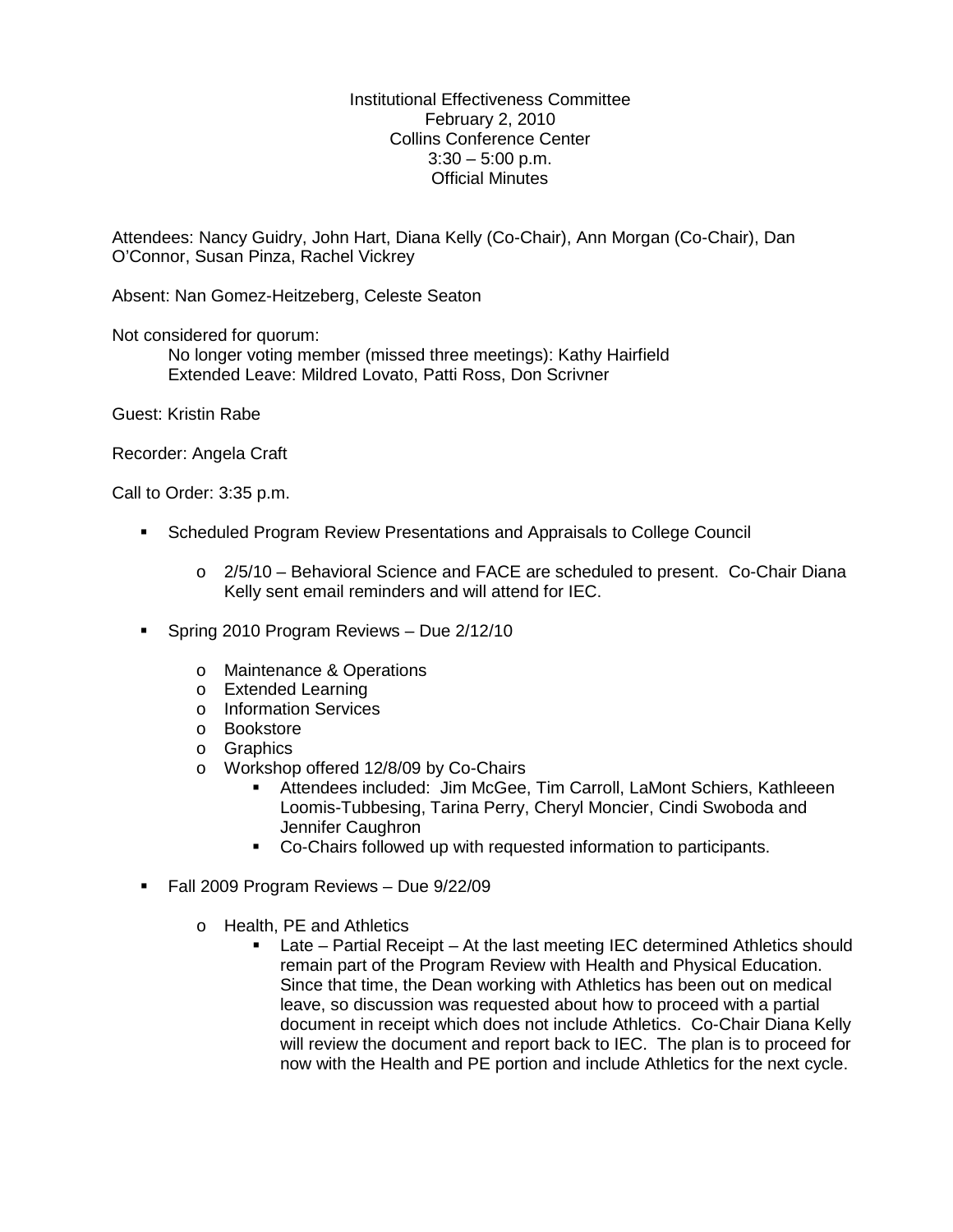- $\circ$  In Revision Due 1/22/10
	- **Academic Development Received**
	- **ESL Received**
	- Philosophy Has not been received. Co-Chair Diana Kelly will follow up.
	- **EXECOMPUTER Studies Received**
	- Co-Chair Diana Kelly is reviewing the documents, highlighting changes and documenting appraisal forms to send out to IEC members for review.
- Introductions of Members
	- o Members introduced themselves. New Faculty member Nancy Guidry, Reference Librarian, was introduced as well as potential new Classified member Kristin Rabe. Discussion ensued about members to include during the determination of 51% required members present for quorum. After discussion, the committee determined that a quorum was met for this meeting and voting items may be approved.
- **Approval of November and December minutes** 
	- o November minutes were approved with no changes.
	- o December minutes were approved with no changes.
- Spring 2009 Program Reviews
	- o Late
		- Delano
			- This document was received as a written document without the Program Review form and some questions were not answered. IEC sent the form back to be put into our form and respond to questions that are included in the Program Review process.
			- The document was sent again on 2/1/10 in a combined format in which some information is written on the form and some questions state 'see attached'. Co-Chair Diana Kelly will review the document for the committee and make a decision about whether or not to accept it based on the relation of the current configuration to the questions and order of the IEC document.
		- Institutional Development, Foundation & Alumni
			- This will now be known as the Foundation and they completed a unit plan that was received last week. Co-Chair Ann Morgan will discuss with the College President if and when this Program Review will be due, the Co-Chairs will evaluate scheduling if advised to proceed and bring answers and/or dates back to the committee.
	- $\circ$  In Revision Due 10/22/09
		- In Progress Revised due date 11/30/09
			- Student Health Center Co-Chair Diana Kelly followed up recently and has not heard back. She will follow up again.